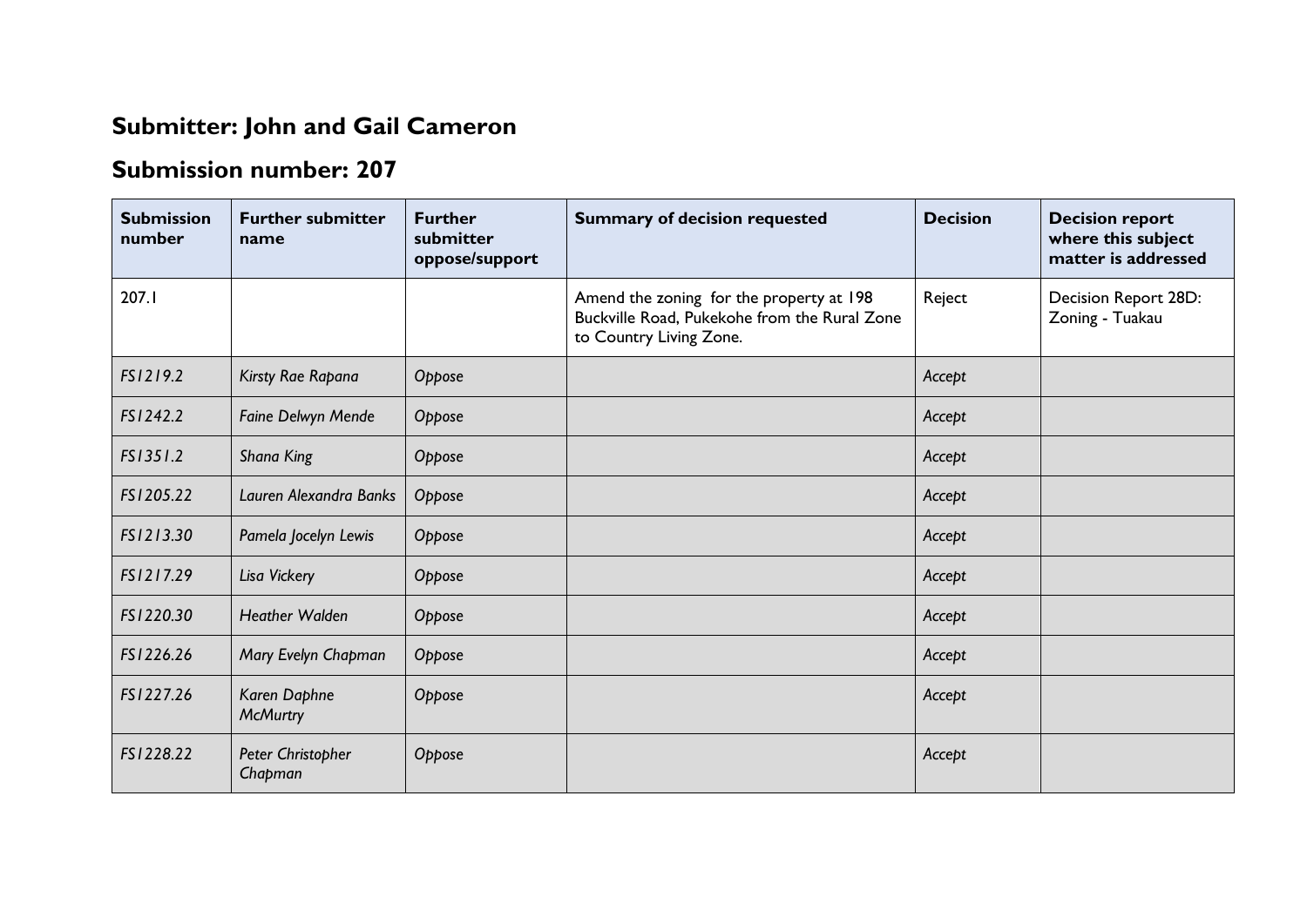| <b>Submission</b><br>number | <b>Further submitter</b><br>name    | <b>Further</b><br>submitter<br>oppose/support | <b>Summary of decision requested</b> | <b>Decision</b> | <b>Decision report</b><br>where this subject<br>matter is addressed |
|-----------------------------|-------------------------------------|-----------------------------------------------|--------------------------------------|-----------------|---------------------------------------------------------------------|
| FS1229.26                   | James Wilson McMurtry               | Oppose                                        |                                      | Accept          |                                                                     |
| FS1230.30                   | Nichola Taylor                      | Oppose                                        |                                      | Accept          |                                                                     |
| FS1231.26                   | John Scott                          | Oppose                                        |                                      | Accept          |                                                                     |
| FS1232.26                   | Anthony Montagna                    | Support                                       |                                      | Accept          |                                                                     |
| FS1233.30                   | Andrea Scott                        | Oppose                                        |                                      | Accept          |                                                                     |
| FS1234.30                   | Scott Taylor                        | Oppose                                        |                                      | Accept          |                                                                     |
| FS1235.26                   | <b>Kirsten Marx</b>                 | Oppose                                        |                                      | Accept          |                                                                     |
| FS1236.22                   | Lynda Mellsop                       | Oppose                                        |                                      | Accept          |                                                                     |
| FS1237.26                   | <b>Bronwyn McMurtry</b>             | Oppose                                        |                                      | Accept          |                                                                     |
| FS1238.22                   | <b>Grant David Maclean</b>          | Oppose                                        |                                      | Accept          |                                                                     |
| FS1239.30                   | <b>Ruth Phillips</b>                | Oppose                                        |                                      | Accept          |                                                                     |
| FS1240.22                   | Linda Andrew                        | Oppose                                        |                                      | Accept          |                                                                     |
| FS1241.22                   | <b>Calvin Andrew</b>                | Oppose                                        |                                      | Accept          |                                                                     |
| FS1243.30                   | Nicole Ormsby                       | Oppose                                        |                                      | Accept          |                                                                     |
| FS1245.30                   | <b>Maire Enterprises</b><br>Limited | Oppose                                        |                                      | Accept          |                                                                     |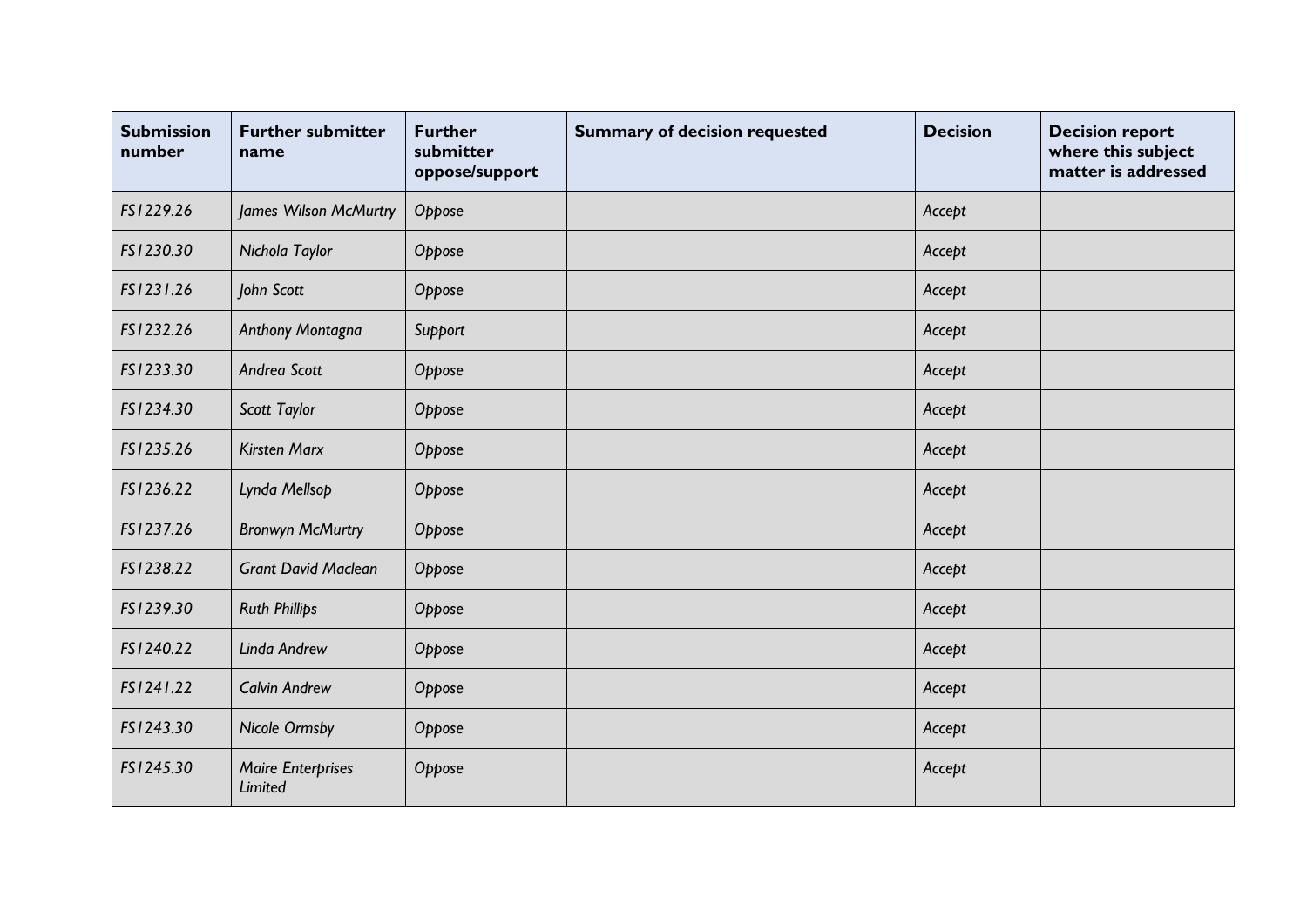| <b>Submission</b><br>number | <b>Further submitter</b><br>name      | <b>Further</b><br>submitter<br>oppose/support | <b>Summary of decision requested</b> | <b>Decision</b> | <b>Decision report</b><br>where this subject<br>matter is addressed |
|-----------------------------|---------------------------------------|-----------------------------------------------|--------------------------------------|-----------------|---------------------------------------------------------------------|
| FS1246.30                   | Sharageen Holdings<br>Limited         | Oppose                                        |                                      | Accept          |                                                                     |
| FS1247.30                   | <b>Tammy Baker</b>                    | Oppose                                        |                                      | Accept          |                                                                     |
| FS1290.25                   | Anthony James Parker                  | Oppose                                        |                                      | Accept          |                                                                     |
| FS1336.30                   | <b>Gary Finlay</b>                    | Oppose                                        |                                      | Accept          |                                                                     |
| FS1352.30                   | <b>Graydon Millen</b>                 | Oppose                                        |                                      | Accept          |                                                                     |
| FS1354.30                   | Peter Francis Montagna                | Oppose                                        |                                      | Accept          |                                                                     |
| FS1355.30                   | Justine Wootton                       | Oppose                                        |                                      | Accept          |                                                                     |
| FS1356.30                   | Elizabeth Jean<br>Deadman             | Oppose                                        |                                      | Accept          |                                                                     |
| FS1357.22                   | <b>Graham Gavin</b><br>Deadman        | Oppose                                        |                                      | Accept          |                                                                     |
| FS1358.26                   | Graham A Deadman                      | Oppose                                        |                                      | Accept          |                                                                     |
| FS1359.30                   | <b>Oshila Greathead</b>               | Oppose                                        |                                      | Accept          |                                                                     |
| FS1360.26                   | Nesdam & Fisk Madsen<br><b>Trust</b>  | Oppose                                        |                                      | Accept          |                                                                     |
| FS1361.26                   | <b>Pamela Rosalind Anne</b><br>Parker | Oppose                                        |                                      | Accept          |                                                                     |